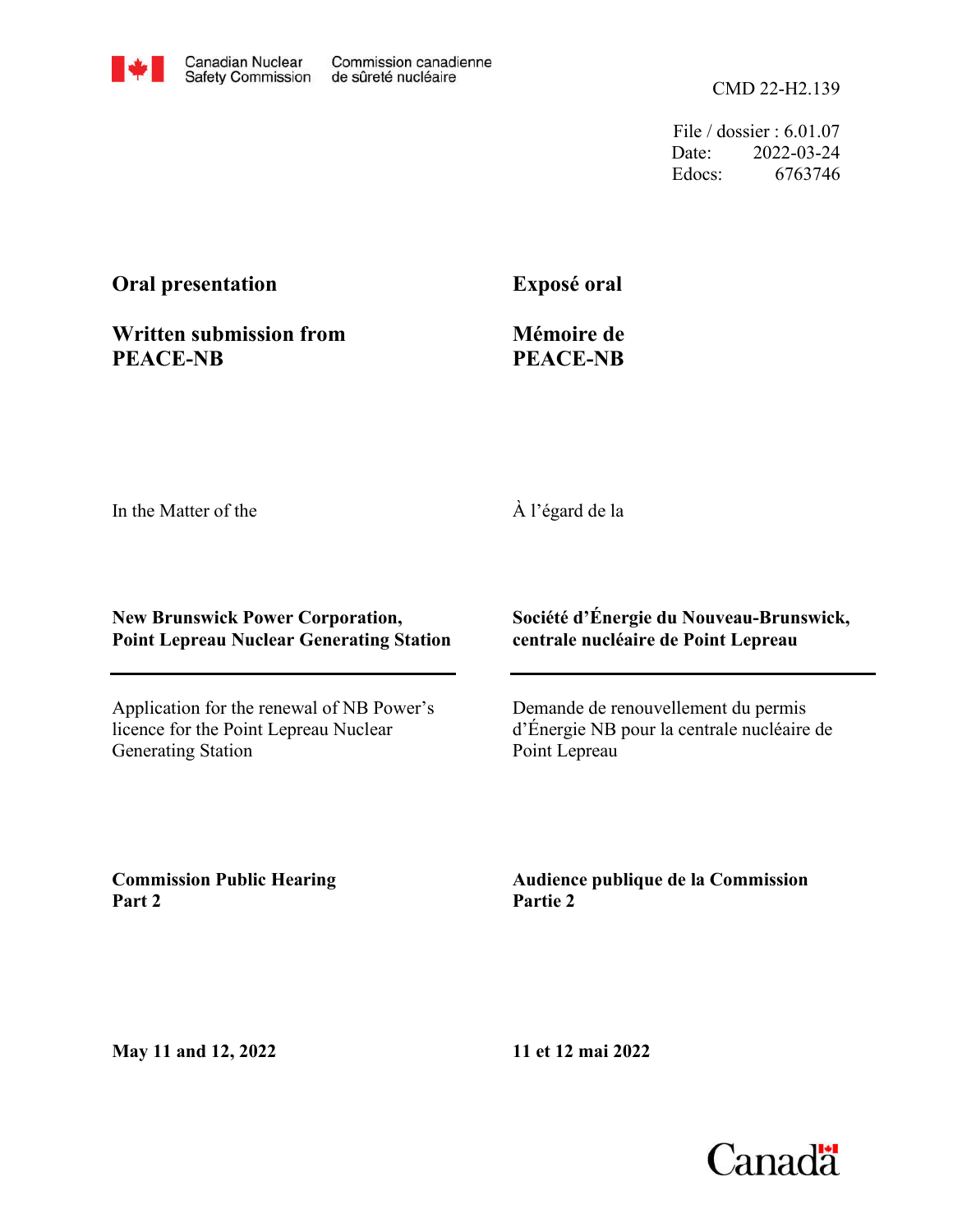Written submission from PEACE-NB for the PLNGS licensing hearings May 11/22

Submitted by Sharon Murphy, PEACE-NB Chair

Members of the CNSC , PLNGS relicensing panel,

We have decided to intervene in the PLNGS relicensing hearing due to several issues of concern.

We believe that NB Power's application does NOT meet the requirements of Reg DOC-1.1.3, License Application Guide: License to operate a nuclear power plant. Historically, we have presented to you regarding safety concerns around climate, public emergency preparedness, post operation and decommissioning, political instability, seismic and study methodology as well as environmental monitoring. We are not content that any of our concerns have been adequately addressed over the years- and therefore are again participating in the relicensing hearing. As well, in regards to the Technical assessment to the CNSC staff committee member Doc: We do NOT conclude the following;

Impact of Covid 19 continues to be minimal-nonvaccinated operators and staff were fired

Sufficient number of qualified staff are maintained (see above)

Safety analyses were updated and considered aging(see below)

Components , structures, and systems remain fit for service (not without doing the studies)

Provisions were made to protect workers, the public and the environment (minimally using opinion not science)

Above and beyond our historical concerns which we have new and relevant questions about, we have new issues, including the length of the license requested.

-climate change impacts

To date, we have not seen NB Power take the issue if climate change seriously. Our pat answer that we have historically gotten when questioning NB Power about the impact of climate on the plant, we are told that they are "unaware" of any climate change impacts that would affect the plant. This is no longer an acceptable answer. The impact of climate change is real and extreme. Sea levels are rising quickly and war, famine, destruction and previously unknown monstrous storms are now the new normal. Lepreau was built on the ocean for the simple reason of cooling the plant and waste. Now, the ocean is rising and the storms are coming. The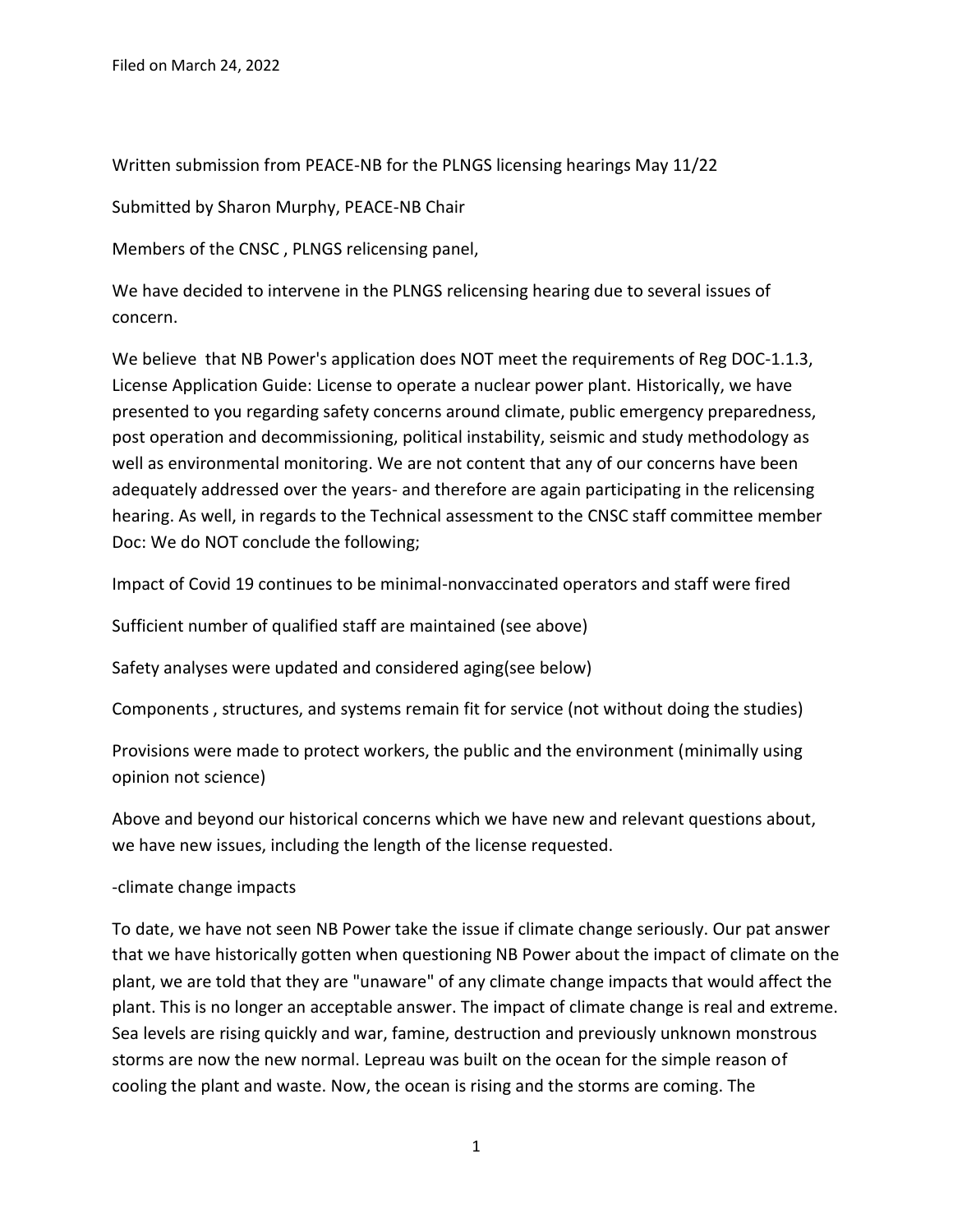unexpected in the past is now expected including extremely strong winds and waves. Lepreau is certainly at risk as was proven during the first of these events, the historical Ground Hog gale where boulders were tossed like beachballs towards the plant. As well, the plant cannot have been built to withstand winds stronger than we have ever seen.

Where are the studies to show Lepreau is safe from all such extreme events and further, when the SMNRs are also at the site, will they not prove an extra risk should a storm knock out roads, power, flood the site and make external aid impossible? The site was poorly chosen at the time and is now one of the worse sites for a nuclear plant and experimental nuclear technology ever!....if the site was chosen because the Saint John area people are worth less to Canada than other citizens, that is also immoral and unacceptable.

We would appreciate an updated full environmental risk assessment , including the full impact of climate change, be ordered of NB Power. Is climate even dealt with in a small way in the probabalistic safety review? How else will we get the answers to our questions and concerns in this regard? Without such an assessment, we are left with "judgement" and "opinion" which is not science based.

With the impacts of a nuclear accident due to climate upset very possible in our opinion, it is also worth noting that the decision makers are not liable for an accident and no insurance will cover the destruction. Therefore, it is definitely not acceptable for those who are not fiscally responsible for the destruction of our land and people to make the decision that the risk is worth it....especially in the presence of federal propaganda and the absence of sound science.

## -environmental monitoring

We are concerned that the lack of base information will skew any environmental monitoring data from the beginning. We understand that some monitoring of radiation in the flora and fauna around the plant is done but share concerns for the environmental health of the people, animals and plants where the Lepreau plume falls (red head?), where the outflow goes into the Bay of Fundy and even for the people with prolonged exposure to Bay of Fundy fog. We have not been able to find any studies at all in this regard-pre Lepreau, during the past 30 years of operation or currently. Therefore the question of how many extra cancers and other illnesses we could expect and are seeing as a result of the routine PLNGS operation are unknown. Were there to be an upset condition arise, we wonder who would be responsible for such monitoring and were it to be our own EMO and other public employees, do they know how and where or would they simply evacuate and let God protect us?

-public emergency management and nuclear security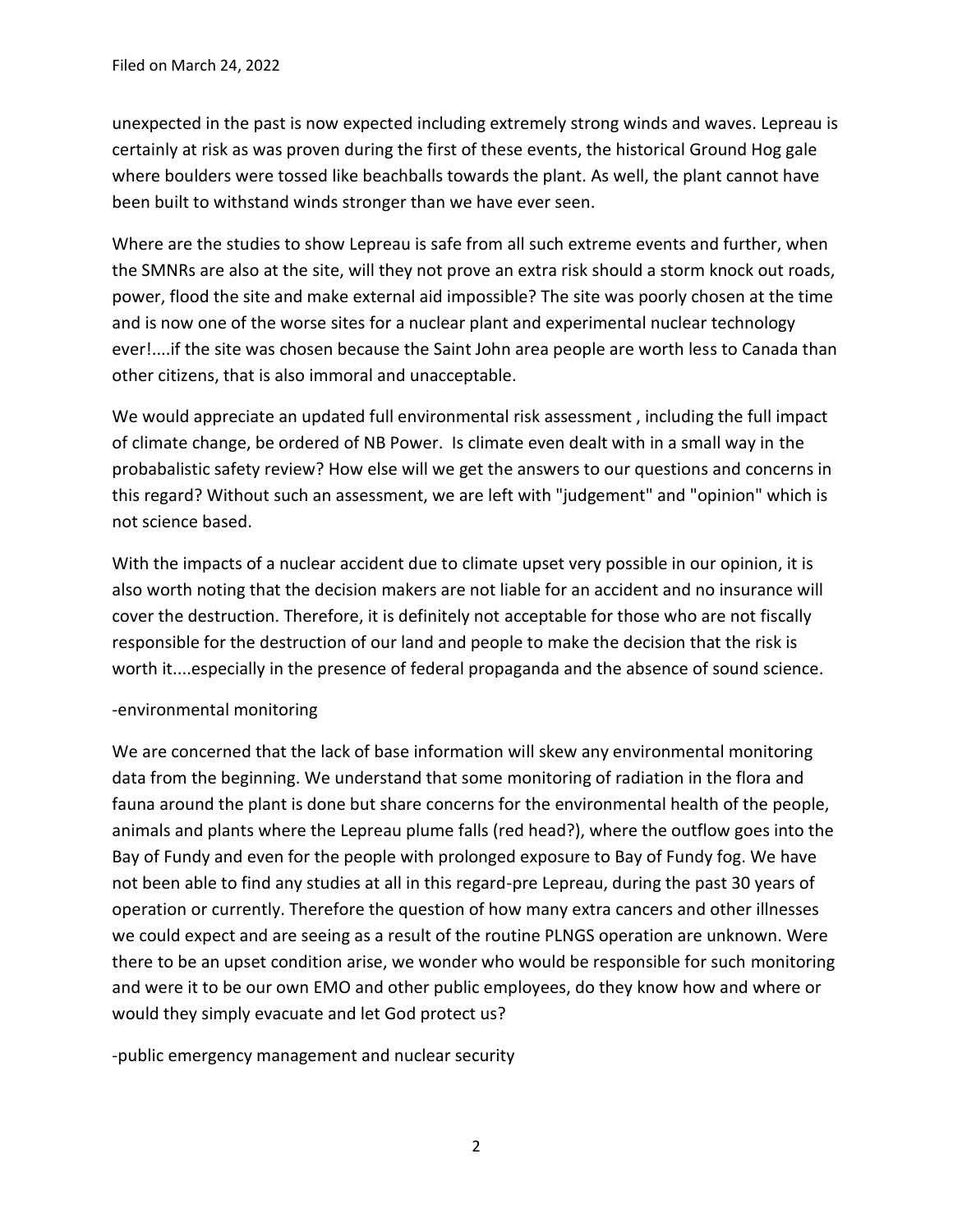We wonder why the request to intervene in these hearings was made to citizens within 70 km of the project but the potassium iodide program stops at 50?

As Saint John area residents, our members do not feel prepared or informed were a nuclear accident to happen. We have noticed the "E" signs that point citizens in a variety of directions were an evacuation be necessary but of course, prevailing winds would mean that some of the static signs point folks directly into danger. As well, it was found that in an informal survey of friends and family, no one knew what to do were a nuclear accident to happen. Indeed, the cbc isnt even the public emergency broadcast system any more. So, would the emergency measures folks be relying on independent small media outlets to inform the public as to where to go and what to do? We sincerely doubt the effectiveness of that endeavour.

Were a natural disaster like a tidal wave or a large earthquake( as is expected to happen in the Passamaquoddy bay area)happen, many other industries and systems would possibly go down making evacuation and public health protection practically impossible. These are not unlikely events but actually possible as was discovered at the last licensing hearings.

Most citizens in the Saint John area do not keep potassium iodide in hand and furthermore do not know where to get them or even why they would be important for their survival. This fact alone should give us a moment to pause and wonder whether our health and safety is less important than the proliferation of canadian nuclear technology around the globe.

We would like to hear from the provincial/municipal governments and emergency responders on how they decided what protective measures for the public are necessary? Evacuation? Shelter in place? Potassium iodide pills? Radiation monitoring? Evacuation Centers? If all licensees must be well prepared to respond and cooperate, must local, provincial, federal and international authorities also "be well-prepared"? If so, what does that mean? Aside from the documents on the CNSC site, what do they know and what input do we get from them? For example, who gets the potassium pills if the wind is blowing a gale straight into Saint John? Do they evacuate or stay and find and circulate the pills to all 150-200,000 of us?

#### -seismic assessments and methodology

We have read the Status Update on Seismic-Related Work and the Summary of Evaluation of Updated Seismic Hazards and are left with more questions than answers.

From #2 Status Update on Seismic-Related Work, from the Summary.

-Where is the update and does it include the recent info that we found in the past licensing hearing?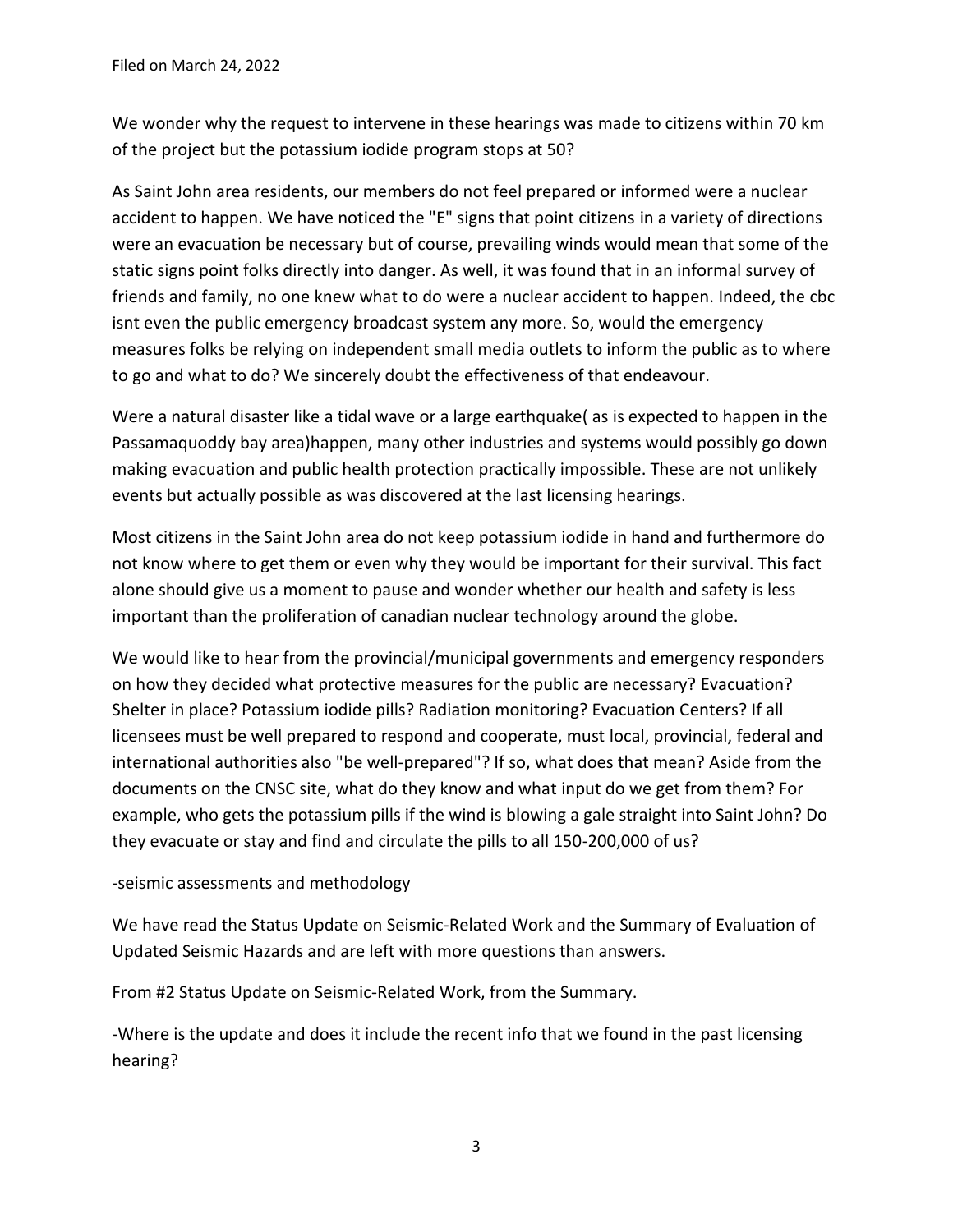2. Updating the PSA‐based Seismic Margin Assessment methodology to reflect the new seismic hazard information This work is in progress. An update to the PSA‐based Seismic Margin Assessment is scheduled for completion by the end of year 2016.

Is this "work in progress" complete? where is the new methodology and the new assessment? and does it reflect the information found at last license hearing where it was shown that the next likely earthquake would be in the passamaquoddy bay region?

## From #3

-Have you included aside from the structural and integrity, the affect to refueling equipment, during refueling of a seismic event? If so, where?

From #6

-was it? Where is it?

From #7

-In lieu of a full seismic psa, nb power hired experts for their opinion or judgement???? This is NOT science.

-an "off site consequence assessment" is NOT a full PSA!

-"our current understanding of the seismic hazard"-using opinion and no study means that your understanding is based on ignorance.

---------------Has the earthquake data been updated in the last five years or even since we updated it for you? Did you use our updated data showing that the next likely major earthquake will happen in the Passamaquoddy Bay region?

-an "Interim risk assessment" from Dec 30 2014 is still not a full seismic PSA.

From the Summary again...

"considerable data exists....the work is highly complex....the data related to very rare, large earthquakes is scarce....resulting in higher uncertainty..."

Therefore, do a full seismic PSA and include all updated data.Nuclear is complicated and safety is necessary.

"While PLGS staff expected the work to be completed by end of 2014....to finalize the assessment to better support its overall conclusions"....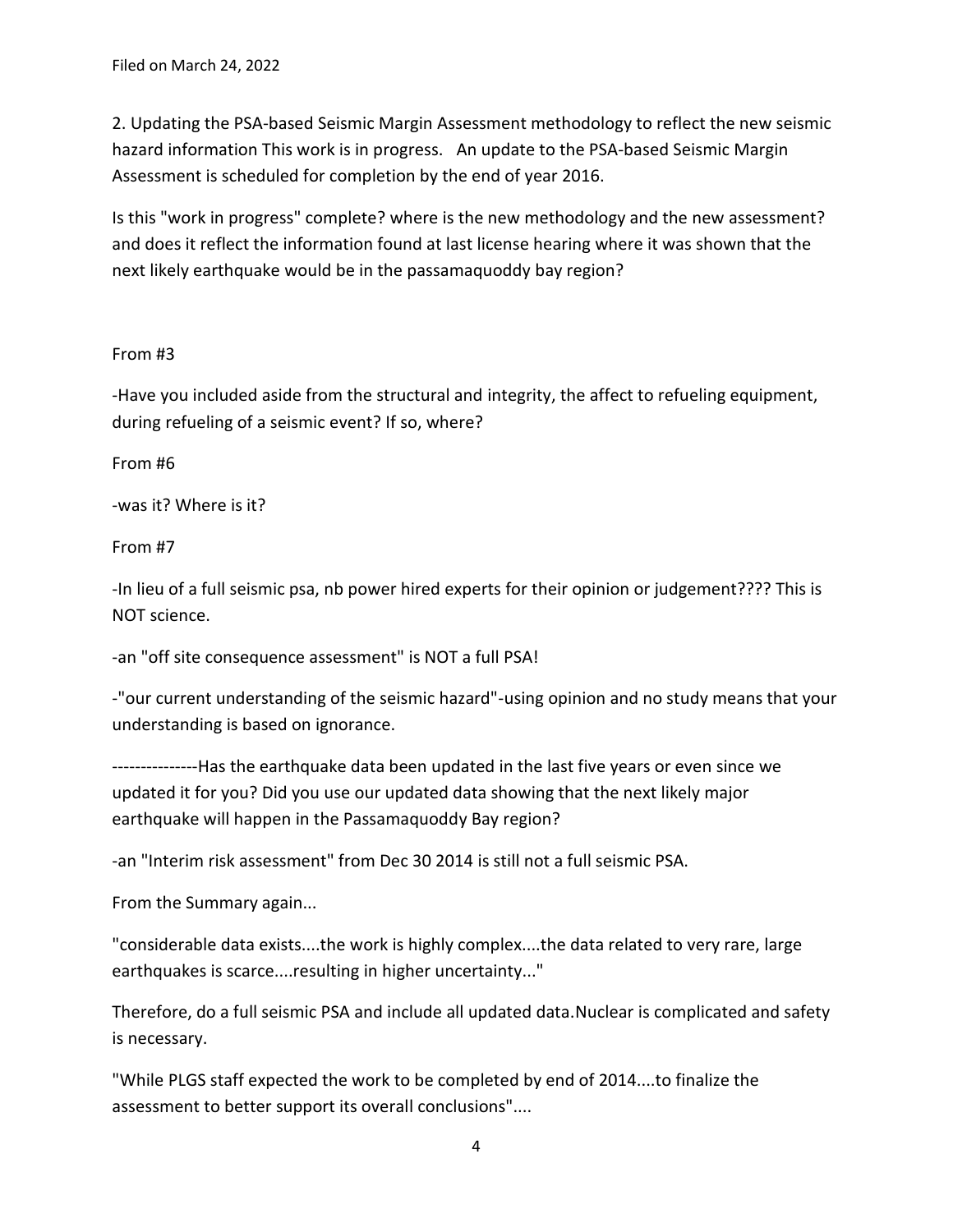What? That is opposite to what the public expects of you. You do not honestly make the science fit your desired outcomes unless you are selling a product that will not hurt anyone and even then, it is false science.

"NB Power is reviewing results...." So where is that document?

The question is asked and answered"how has our understanding of earthquakes changed" without actually studying it but instead relying on judgement and opinion.

"shows the magnitudes of very rare earthquakes...are larger than historically regarded as credible"

Therefore, how does that affect a full seismic PSA if it were done?

"NB Power has consulted with Electric Power Research Institute....which we believe in unlikely to have an adverse effect...."

What did they study and what did they actually say?

"NB Power is planning to perform a full seismic PSA..."

Did they?

"The CNSC has recently requested the Canadian industry to aggregate risks estimates....for comparison against safety goals....while work is ongoing to determine what the appropriate method...a simple and conservative summation is provided..."

Update on this please.

"It should be noted that the risk estimates...is based on an interim approach. Going forward we plan to update our methods for calculating the risks and performing a full seismic PSA."

???? did they update the methods? Did they do a full PSA?

How can NB Power Nuclear say"NO that current earthquake hazard doesnt increase the risk to the public"without the studies and methodology? Opinion and judgement are not enough.

Please update where we are on #s 1-7 from "Is there any future work....?"

Then, we question the word "reasonably" in relation to public safety. Who judges what is reasonable?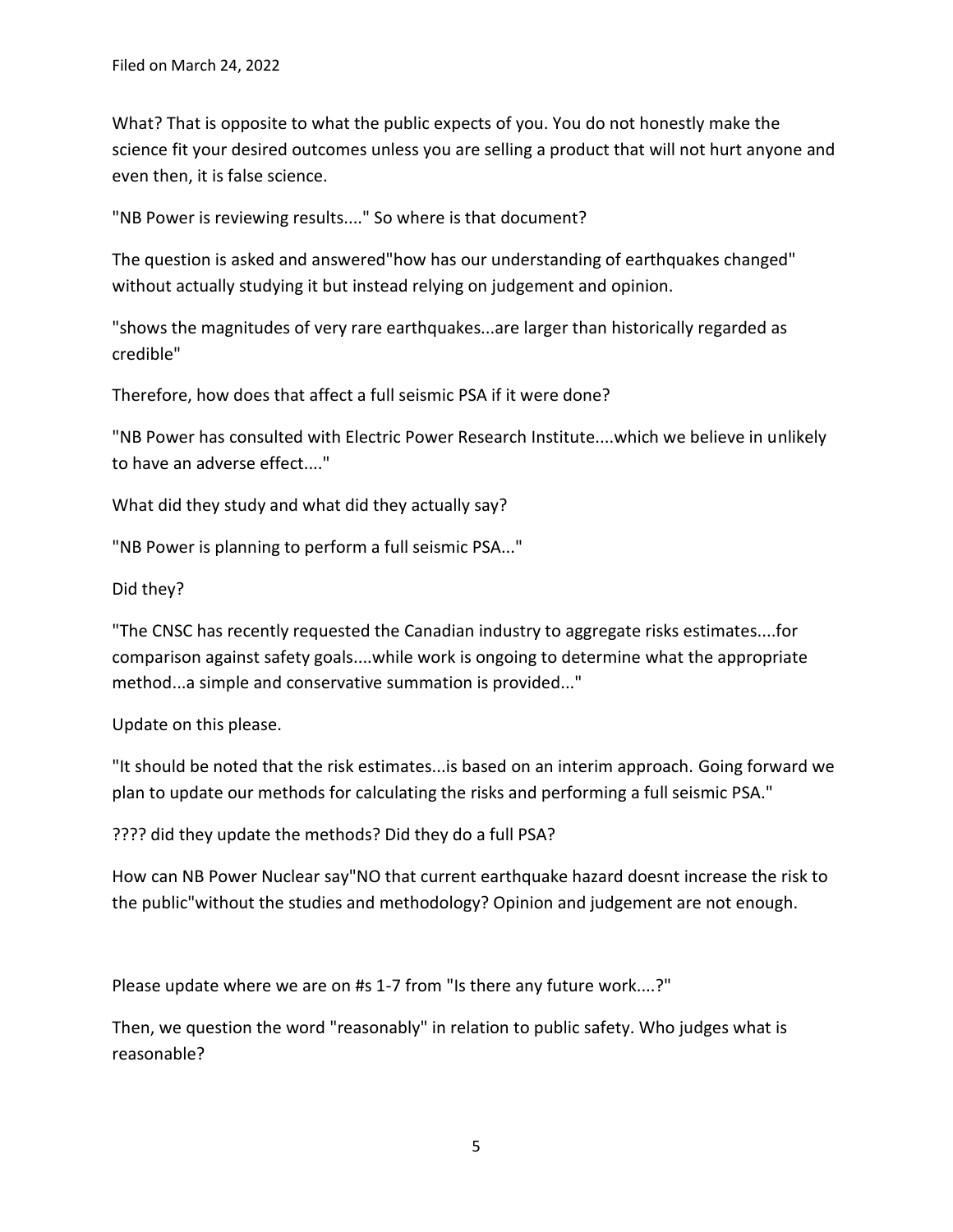We read that "NB Power had identified some opportunities that could further improve plant seismic design and safety".

and

"our conclusion...no consequence to the public and the environment"

What are the opportunities to improve safety and why would NB Power be looking at cost when safety is at risk? As well, how can they truthfully say that there is no consequence when obviously there is?

## License Renewal length

PLNGS is requesting an unusual and irresponsible timeline for their license. We do not believe that any more than 5 years should pass without public scrutiny. In particular, we do not believe that the site will be without significant change over the next few years with the introduction of the experimental and unknown SMNRs onsite. We do not know what will be added to the air shed in regards to nuclear substances (we have heard plutonium will be experimented on); we do not know what type of extra waste will be onsite; we do not know what experimental technology will be onsite and we do not know what waste will be added to the waste storage. At this time, considering the extra SMNR waste at the very least should be part of the hearing. It will definitely make a difference and the certainty of the SMNR experiment is most definite with the federal government funding it. How can NB Power truthfully say that there will not be any major changes in the operations at the plant site for a quarter of a century? Either they are not being truthful or are wilfully ignorant to what the federal government is up to-in the light of day in front of us all.

Doc 2.3.3 is referenced to say "every 10 years meeting modern codes and standards in a reasonable way"

Without public scrutiny, who will decide what is reasonable? If staff is tired for example, reading a study may not be reasonable to them and without public oversight, who will know?

As well, without public input and scrutiny, who will ask the unpopular questions that do not fall within the shiny and well marketed nuclear industry line that is promoted and sold by the federal government? The CNSC has been clear to the Canadian public that the Canadian nuclear industry is without fault and would never compromise public safety. We beg to differ. Therefore, without answering our and other intervener's questions and concerns, what tom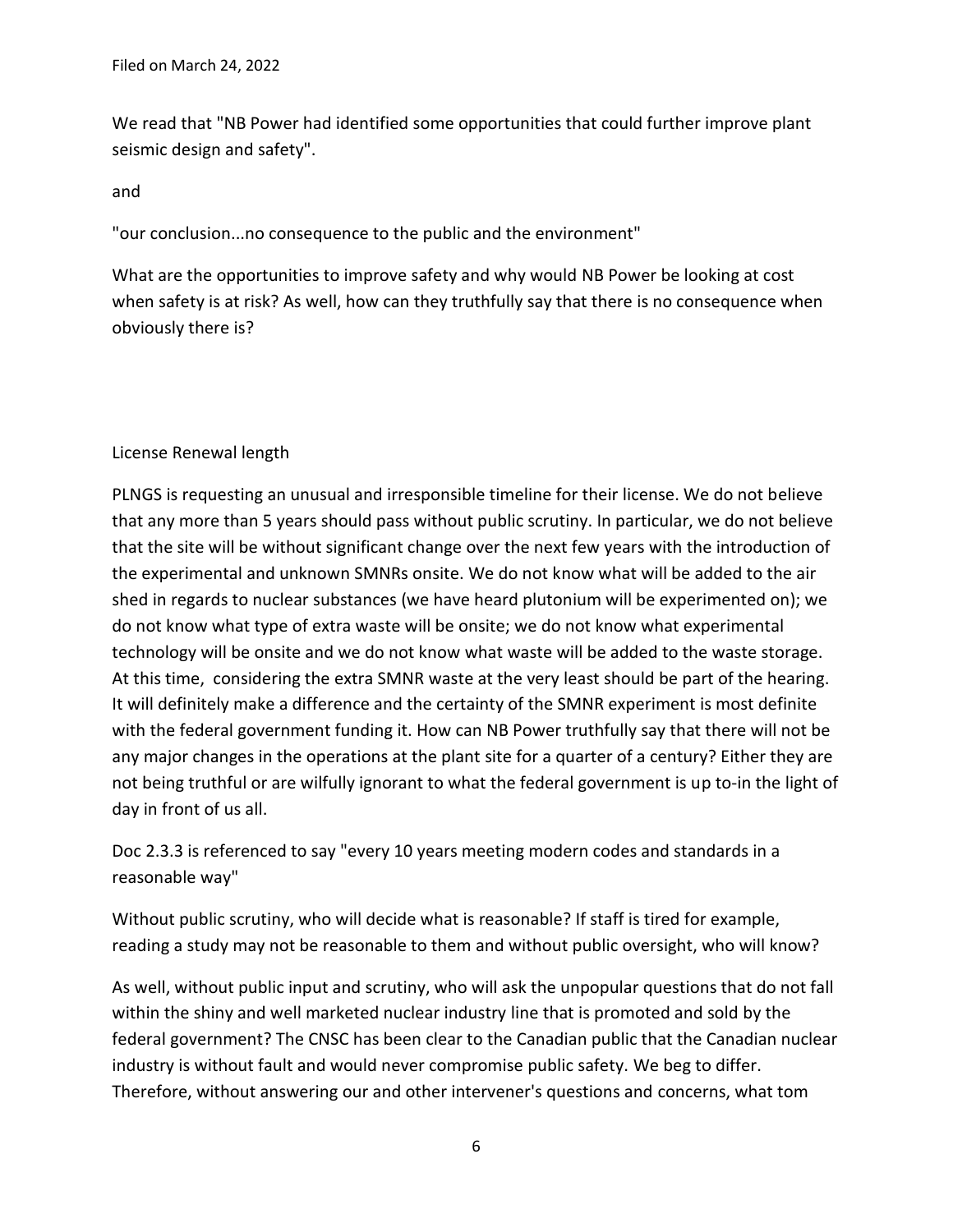foolery will ensue? We wonder, considering the recommendation that a 20 year license is acceptable, if the people and environment in our region are expendable? If this is the case, this alone is immoral and unacceptable.

## Political instability

The threat of war, nuclear war and other acts of terrorism due to political instability are becoming the norm these days. We do not believe that the staff or citizens surrounding PLNGS are in any way prepared for such an occurrence. A plant so vulnerable and dangerous that one attack would render the entire eastern seaboard uninhabitable is a reality with Lepreau. The risk is not worth the benefit for expensive power we dont need. We understand that the CNSCs hands are tied by a federal government blinded by profits and patriotic fervour. However, we expect the agency to act independently and without influence from the nuclear hucksters on the doorstep. At least we wish that were the case.

It is not lost on us that if the 20 year license is acceptable to the nuclear industry, an entire generation will be ignorant as to what is going on at Pt Lepreau and what might happen if there was an accident or attack on the site. We have seen recently, in Ukraine, citizens who knew that the largest nuclear plant in Europe needed to be protected from a Russian military attack. Indeed, the entire community surrounding the plant went to the site and blocked it with their own bodies. This act of bravery would not happen at Lepreau if the public is (purposefully)ignorant of what is even going on at the site.

Regarding an accident, it also follows that an uninformed public will not be prepared for an evacuation or other life saving actions if it has been a generation since any members of that public were engaged in the licensing of the facility.

#### Protection of Human Health

We do not believe that the protection of human health is paramount for the CNSC or NB Power Nuclear, above the marketing of Canada's nuclear industry worldwide. We have found, after reviewing the documents available to the public for this relicensing hearing, that although lip service is paid to the CNSC, assuring all that the plant is indeed safe, very little science and effort has been put into proving that assumption. It appears to us that NB power would rather hire friendly "experts" to judge whether or not the plant is safe rather than spend the time and money to actually prove that assumption.

Were the plant become at risk from war, terrorism, cyber attack, seismic events or climate change, the public and the environment would not be protected from a nuclear release. We